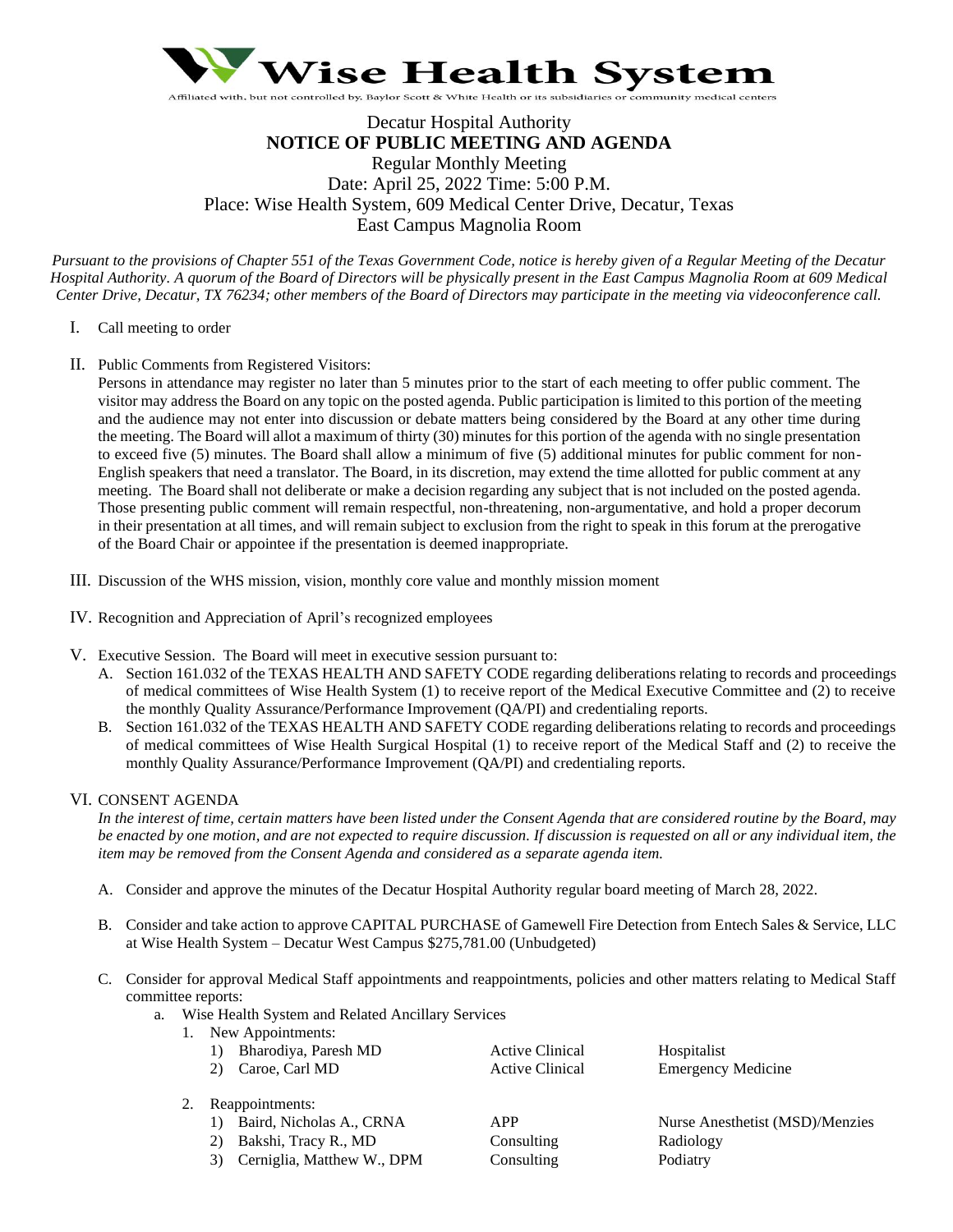|    |    | Chan, Joseph, MD<br>4)                                       | Consulting                           | Radiology                                                 |
|----|----|--------------------------------------------------------------|--------------------------------------|-----------------------------------------------------------|
|    |    | Childs, Richard M., Jr., CRNA<br>5)                          | <b>APP</b>                           | Nurse Anesthetist (MSD)/Simmons                           |
|    |    | 6) Chu, Vincent W., MD                                       | Consulting                           | Radiology                                                 |
|    |    | 7) Cox, Winslett M., MD                                      | Consulting                           | Radiology                                                 |
|    |    | 8) Donohoe, Amanda L., MD                                    | Consulting                           | Radiology                                                 |
|    |    | 9) La, Samuel S., MD                                         | Consulting                           | Radiology                                                 |
|    |    | 10) Marsh, Paul T., DO                                       | Consulting                           | Radiology (MSD)                                           |
|    |    | 11) Matthiesen, Ryan DO                                      | <b>Active Community</b>              | Family Medicine                                           |
|    |    | 12) Menzies, Robert D., MD                                   | Consulting                           | Pain Medicine (MSD)                                       |
|    |    | 13) Pham, Duke R., MD                                        | Consulting                           | Radiology                                                 |
|    |    | 14) Pong, Edward M., MD                                      | Consulting                           | Radiology                                                 |
|    |    | 15) Seaberg, Karen M., MD                                    | Consulting                           | Radiology                                                 |
|    |    | 16) Tschoepe, Ernest J., MD                                  | Consulting                           | Radiology                                                 |
|    |    | 17) Ussery, Damon R., Jr, CRNA                               | <b>APP</b>                           | Nurse Anesthetist                                         |
|    |    | 18) Vassa, Ravi R., MD                                       | Consulting                           | Radiology                                                 |
|    |    | 19) Veley, Gene A., MD                                       | <b>Active Clinical</b>               |                                                           |
|    |    |                                                              |                                      | Pulmonary                                                 |
|    |    | 20) Wen, Ted S., MD                                          | Consulting                           | Radiology                                                 |
|    |    | 21) Ying, Kan, MD                                            | Consulting                           | Radiology                                                 |
|    |    | 22) Zerner, James J., MD                                     | Consulting                           | Radiology                                                 |
|    |    | 23) Chamakura, Sanjayanth, MD                                | Consulting                           | Cardiology (MSD to WHS)                                   |
|    | 3. | Locum 30 Day Reviews:                                        |                                      |                                                           |
|    |    | 1) Kumar, Yuvaraj MD                                         | Locum                                | Cardiology                                                |
|    |    |                                                              |                                      |                                                           |
| b. |    | Wise Health Surgical Hospital and Related Ancillary Services |                                      |                                                           |
|    | 1. | New Appointments:                                            |                                      |                                                           |
|    |    | Bharodiya, Paresh MD<br>1)                                   | <b>Active Clinical</b>               | Hospitalist                                               |
|    |    | Hartshorn, Alendia MD<br>2)                                  | Consulting                           | Intraoperative Neurophysiological Monitoring              |
|    |    | 3) Rivet, Joshua MD                                          | <b>Active Clinical</b>               | <b>Plastic Surgery</b>                                    |
|    |    | Chamakura, Sanjanth MD<br>4)                                 | <b>Active Clinical</b>               | Cardiology                                                |
|    |    |                                                              |                                      |                                                           |
|    | 2. | Reappointments:                                              |                                      |                                                           |
|    |    | 1) Bakshi, Tracy R., MD                                      | Consulting                           | Radiology                                                 |
|    |    | 2) Cerniglia, Matthew W., DPM                                | <b>Active Clinical</b>               | Podiatry                                                  |
|    |    | Chan, Joseph, MD<br>3)                                       | Consulting                           | Radiology                                                 |
|    |    | Chu, Vincent W., MD<br>4)                                    | Consulting                           | Radiology                                                 |
|    |    | 5)<br>Cole, Shane P., MD                                     | <b>Active Clinical</b>               | Emergency Medicine (Argyle)                               |
|    |    | Cox, Winslett M., MD<br>6)                                   | Consulting                           | Radiology<br>Radiology                                    |
|    |    | 7) Donohoe, Amanda L., MD                                    | Consulting                           | Surgery of the Hand                                       |
|    |    | Hilliard, Stuart M., MD<br>8)                                | <b>Active Clinical</b><br>Consulting |                                                           |
|    |    | 9) La, Samuel S., MD                                         |                                      | Radiology<br>Intraoperative Neurophysiological Monitoring |
|    |    | 10) Mora, Michelle M., DO                                    | Consulting                           |                                                           |
|    |    | 11) Owens, Tyler S., MD                                      | <b>Active Clinical</b>               | Emergency Medicine (Argyle)                               |
|    |    | 12) Pham, Duke R., MD                                        | Consulting                           | Radiology                                                 |
|    |    | 13) Pong, Edward M., MD                                      | Consulting<br><b>Active Clinical</b> | Radiology                                                 |
|    |    | 14) Rousseau, Leslie R., DPM                                 |                                      | Podiatry                                                  |
|    |    | 15) Seaberg, Karen M., MD                                    | Consulting                           | Radiology                                                 |
|    |    | 16) Smith, David M., PA-C                                    | <b>APP</b>                           | PA NP Surgery/Tinley                                      |
|    |    | 17) Timon, Stephen J., MD                                    | Consulting                           | Orthopedics/Spine                                         |
|    |    | 18) Tinley, Jason C., MD                                     | Consulting                           | Orthopedic Spine Surgery                                  |
|    |    | 19) Tschoepe, Ernest J., MD                                  | Consulting                           | Radiology                                                 |
|    |    | 20) Ussery, Damon R., Jr, CRNA                               | <b>APP</b>                           | Nurse Anesthetist                                         |
|    |    | 21) Vassa, Ravi R., MD                                       | Consulting                           | Radiology                                                 |
|    |    | 22) Wen, Ted S., MD                                          | Consulting                           | Radiology                                                 |
|    |    | 23) Ying, Kan, MD                                            | Consulting                           | Radiology                                                 |
|    |    | 24) Zerner, James J., MD                                     | Consulting                           | Radiology                                                 |